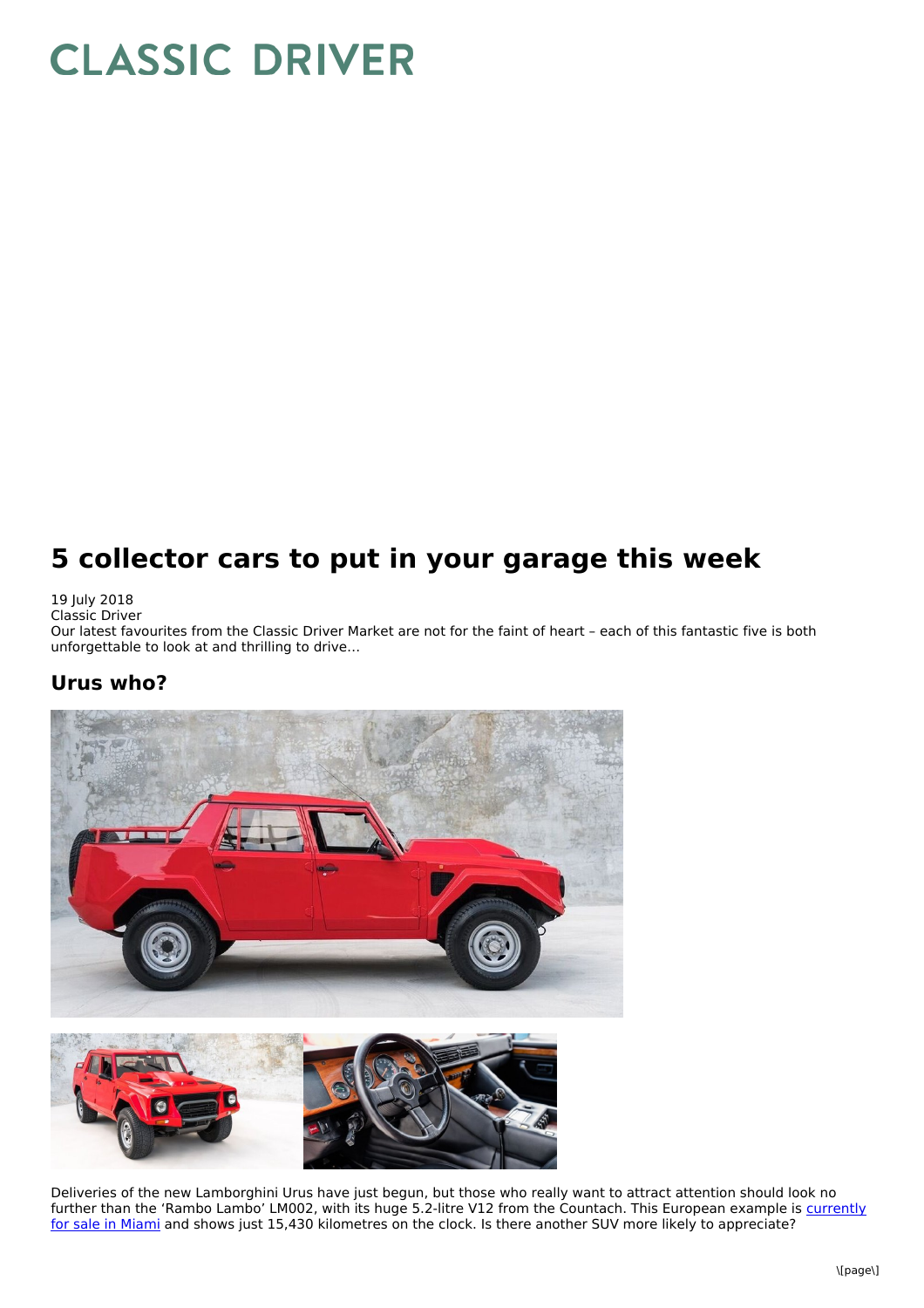#### **Skin and bones**





Let's be honest – most contemporary high-powered sports cars billed as 'lightweight' are actually a bit portly. One of the last puristic counter-approaches to this general automotive trend comes from the Dutch company Donkervoort. A 1.8-litre turbocharged engine powers this D8 [model](http://www.classicdriver.com/en/car/donkervoort/d8/2002/546787) from 2002, and its 235HP coupled with the car's 630kg weight guarantees an exhilarating experience.

### **A Lola for the road**



Forget the Aston Martin Vulcan and the Lamborghini Centenario - if you really want to stand out in London, thenthis roadlegal Lola T70 MKIII is the car in which to do it. Granted, a [highly-strung](http://www.classicdriver.com/en/car/lola/t70/1967/547507) racing engine and a Hewland gearbox with a competition clutch could be challenging in Mayfair's rush-hour traffic. But when the lights go green and you squeeze the throttle, even the most hardened car spotters are likely to lose their cameras.

## **Gone flat**